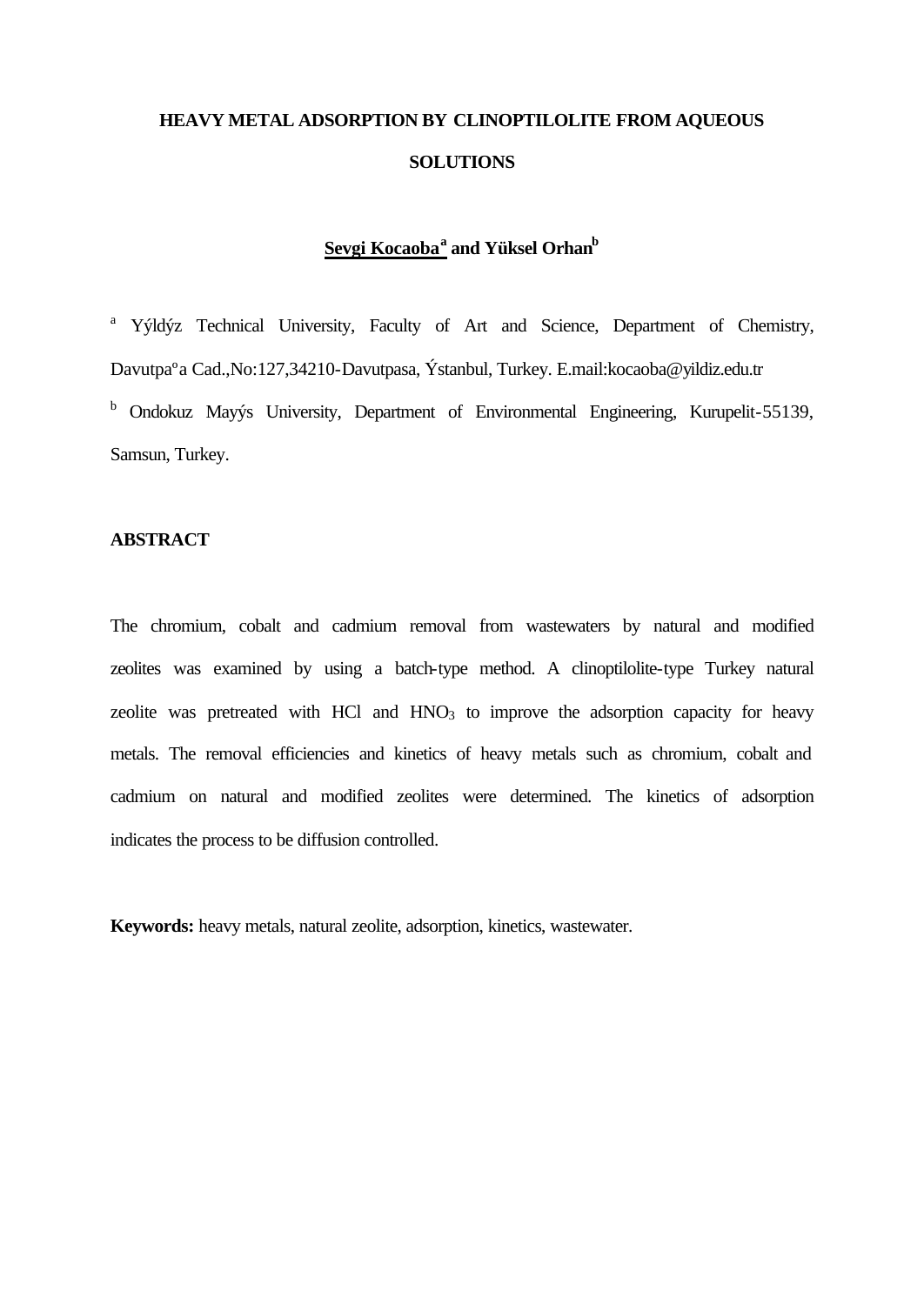## **INTRODUCTION**

Heavy metals are common pollutant found in various industrial effluents. The stricter environment regulation on the discharge of heavy metals make it necessary to develop various technologies for the removal. Waste streams containing low-to-medium level of heavy metals are often encountered in metal plating facilities, electroplating, mining operations, fertilizer, battery manufacture, dyestuffs, chemical pharmaceutical, electronic device manufactures and many others. Most of heavy metals are highly toxic and are not biodegradable; therefore they must be removed from the polluted streams in order to meet increasingly stringent environmental quality standards. Many methods including chemical precipitation, electrodeposition, ion exchange, membrane separation, and adsorption have been used to treat such streams of these methods, traditional chemical precipitation is the most economic but is inefficient for dilute solution. Ion exchange and reverse osmosis are generally effective, but have rather high maintenance and operation costs and subject to fouling. Adsorption is one of the few promising alternatives for this purpose, especially using low-cost natural sorbets such as agricultural wastes, clay materials, zeolite, biomass, and seafood processing wastes (1,2)

Clinoplolite is a mineral zeolite of the Heulandite group. The structures of zeolites consist of a three-dimensional framework of  $SiO<sub>4</sub>$  and  $AlO<sub>4</sub>$  tetrahedral (3). The aluminum ion is small enough to occupy the position in the center of the tetrahedron of four oxygen atoms, and the isomorphous replacement of  $Al^{3+}$  for  $Sl^{4+}$  raises a negative charge in the lattice. The net negative is balanced by the exchangeable cation (sodium, potassium and calcium). These cations are exchangeable with certain cations in solutions such as lead, cobalt, zinc and manganese. The fact that zeolite exchangeable ions are relatively innocuous (sodium, calcium and potassium ions) makes them particularly suitable for removing undesirable heavy metal ions from industrial effluent waters. One of the earliest applications of a natural zeolite was in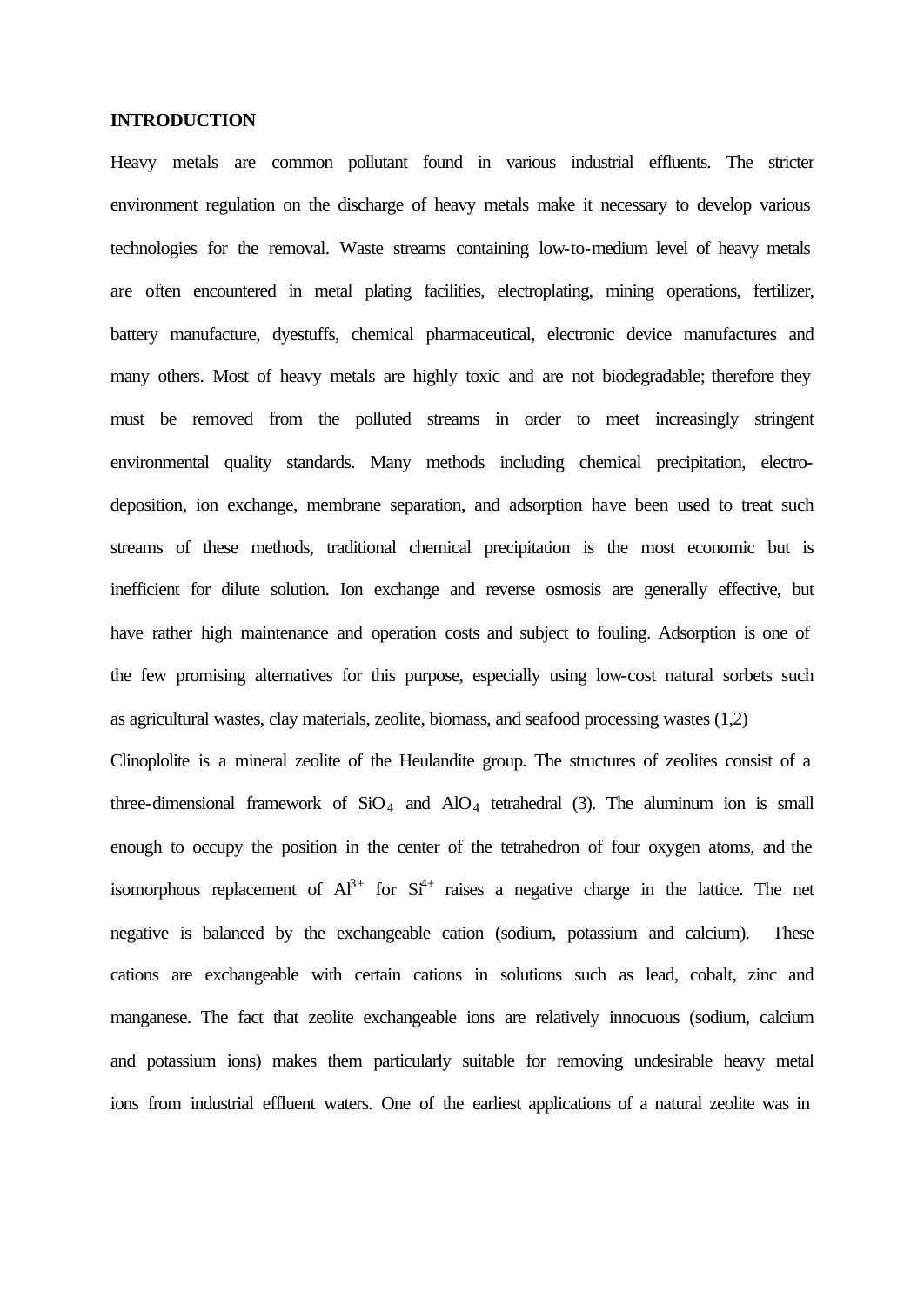removal and purification of cesium and strontium radio-isotopes. Clinoptilolite for heavy metal and radionuclide ions adsorption has been investigated by many authors (3-8).

The removal of heavy metal ions from industrial wastewaters using different adsorbents is currently of great interest. Activated carbon has been tested for the removal of inorganic ions from aqueous solution. However, in order to minimize processing costs for these effluents, recent investigation have focused on the use of low cost adsorbents. Clinoptilolite was shown to have high selectivity for certain heavy metal ions such as  $Pb^{2+}$ ,  $Cd^{2+}$ ,  $Zn^{2+}$  and  $Cu^{2+}$ . A significant number of researchers have done experiments, which have determined different selectivity sequences of natural zeolites for a range of various metals, but they have all agreed that Clinoptilolite shows a strong affinity for lead and cobalt. Most of them have suggested that pretreatment of natural zeolites enhances their ion-exchange ability (9-13). The reactionand diffusion controlled models have been proposed to describe the adsorption kinetics, which are based on the relative importance of the chemical reactions to diffusion transfer. The results of the kinetic studies by Eligwe et al. (14) showed that the adsorption reaction is first order with respect to the metal cation solution concentration. It was found that the rate constant was a function of metal ion concentration, pH, and initial concentration. The uptake kinetics of cobalt and selenite was studied by Papelis et al. (15). The rate data were interpreted with a diffusion model, in which a linear isotherm was employed to express the local equilibrium relationship. The above models may be satisfactory under the particular experimental conditions; however, these models and their parameters normally are system specific (pH-dependent) and cannot be applied to other conditions (16).

The aim of the present investigation is to study the adsorption mechanism of  $Co(II)$ ,  $Pb(II)$ and Cr(VI) ions onto natural and modified zeolites from wastewater.

#### **MATERIALS AND METHODS**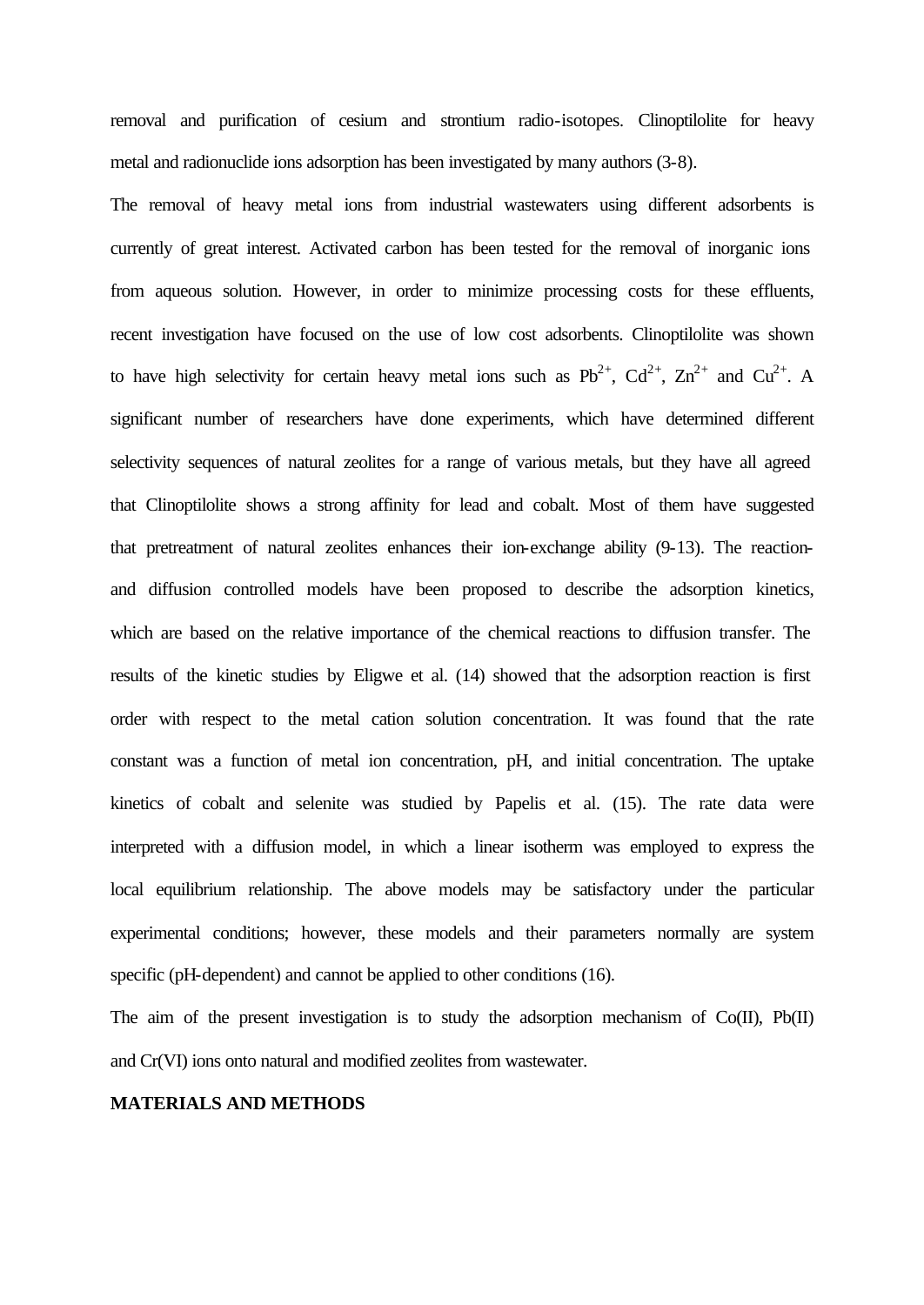Natural zeolite sample was obtained from Biga- Canakkale region of Turkey. It was ground to approximately 200-mesh size powder. A given amount of the material was washed with deionised water three-four times to remove any dust and other water-soluble impurities. The sample was then dried in an electric oven at  $150-200$  <sup>0</sup>C for 2-3 hours before using for adsorption purpose.

Metal removal studies were carried out using clinoptilolite in three different forms; one untreated and two treated samples. Sample 1; natural zeolite, Sample 2; natural zeolite was treated with 2 M HCl solution over a period of 24 h., after washing, modified zeolites were dried at  $105^{\circ}$ C for 1h. Sample 3; the zeolite was prepared with 2M HNO<sub>3</sub> solution over a period of 24h.

The chemical composition of the natural sample was determined by XRF analysis. The analysis was performed on natural zeolites, in an attempt to determine their effect on the zeolite crystal structure. The natural Clinoptilolite obtained from Biga-Çanakkale region, was stated to be 40-50% pure. The impurities include ilite, montmorinolite, feldspar, calcite, quartz and halite.

Stock solutions of cobalt, lead and chromium were prepared in deionized water using the analytical reagent grade cobalt chloride, lead chloride and potassium chromate. The exact concentration of metal ions was verified by AAS.

Adsorption tests were conducted in 250 ml glass tubes. A zeolite sample of 4.0 g was mixed in 100 ml lead, cobalt and chromium solutions of concentrate ranging from 1 to 100 mg/l by mechanical shaking at a speed of 250 rpm /min for a period of 24h. The blank experiments were simultaneously carried out without the adsorbent. After the agitation for an equilibrium period, the supernatant solution was filtered through 0.45μm microporous membrane filter.

These first experiments were conducted at room temperature. In the second set of experiments is investigated the influence change of initial concentration on the uptake of lead, chromium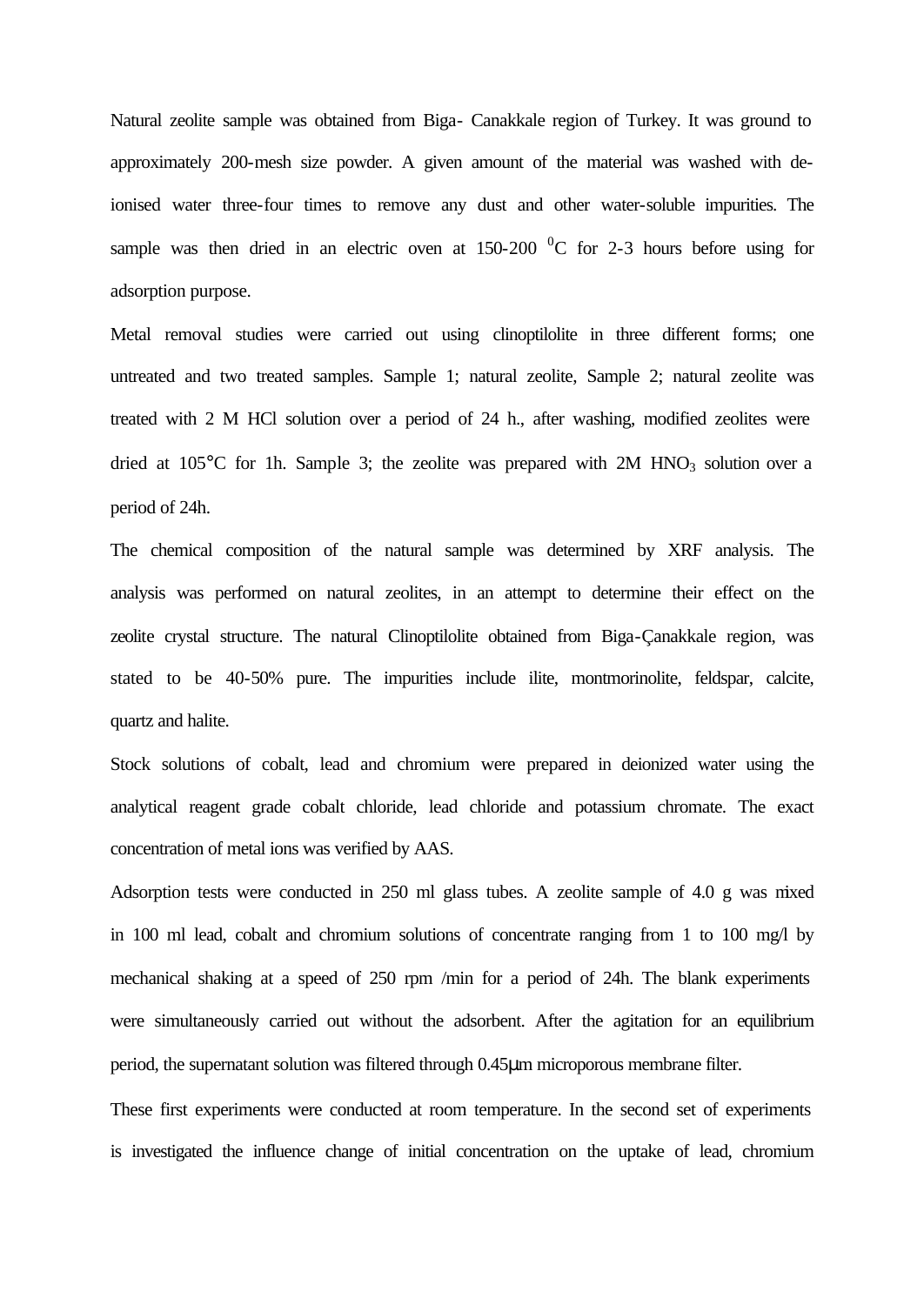and cobalt ions. An accurate weight (4.00 g) zeolite sample 1, 2, and 3 was mixed and stirred with 100 ml solutions of lead, chromium and cobalt, respectively. The investigated initial concentrations were 1, 5, 10, 25, 50, 75 and 100 mg/l. After shaking in a thermostatic system, the solid phase was separated by filtration through a 0.45μm microporous membrane filter. The final pH of solutions was recorded by pH meter and concentrations of lead, chromium and cobalt ions at equilibrium were determined by the atomic adsorption spectrophotometry  $(20\pm0.5\degree C)$  (17).

## **RESULTS AND DISCUSSION**

Chemical analysis of the zeolite is presented in Table 1.

| Components                     | Sample 1          | Sample 2          | Sample 3          |
|--------------------------------|-------------------|-------------------|-------------------|
| SiO <sub>2</sub>               | 55.80             | 55.80             | 55.80             |
| $Al_2O_3$                      | 13.32             | 13.35             | 13.36             |
| CaO                            | $\overline{5.75}$ | $\overline{5.42}$ | $\overline{5.01}$ |
| Na <sub>2</sub> O              | 3.90              | 4.82              | $\overline{5.92}$ |
| $K_2$                          | 2.35              | 1.48              | 0.92              |
| Fe <sub>2</sub> O <sub>3</sub> | 1.30              | 1.28              | 1.29              |
| MgO                            | 0.70              | 0.66              | 0.67              |
| Loss of ignition               | 17.00             | 16.60             | 16.80             |

**Table 1.** Chemical composition of zeolite samples tested (%).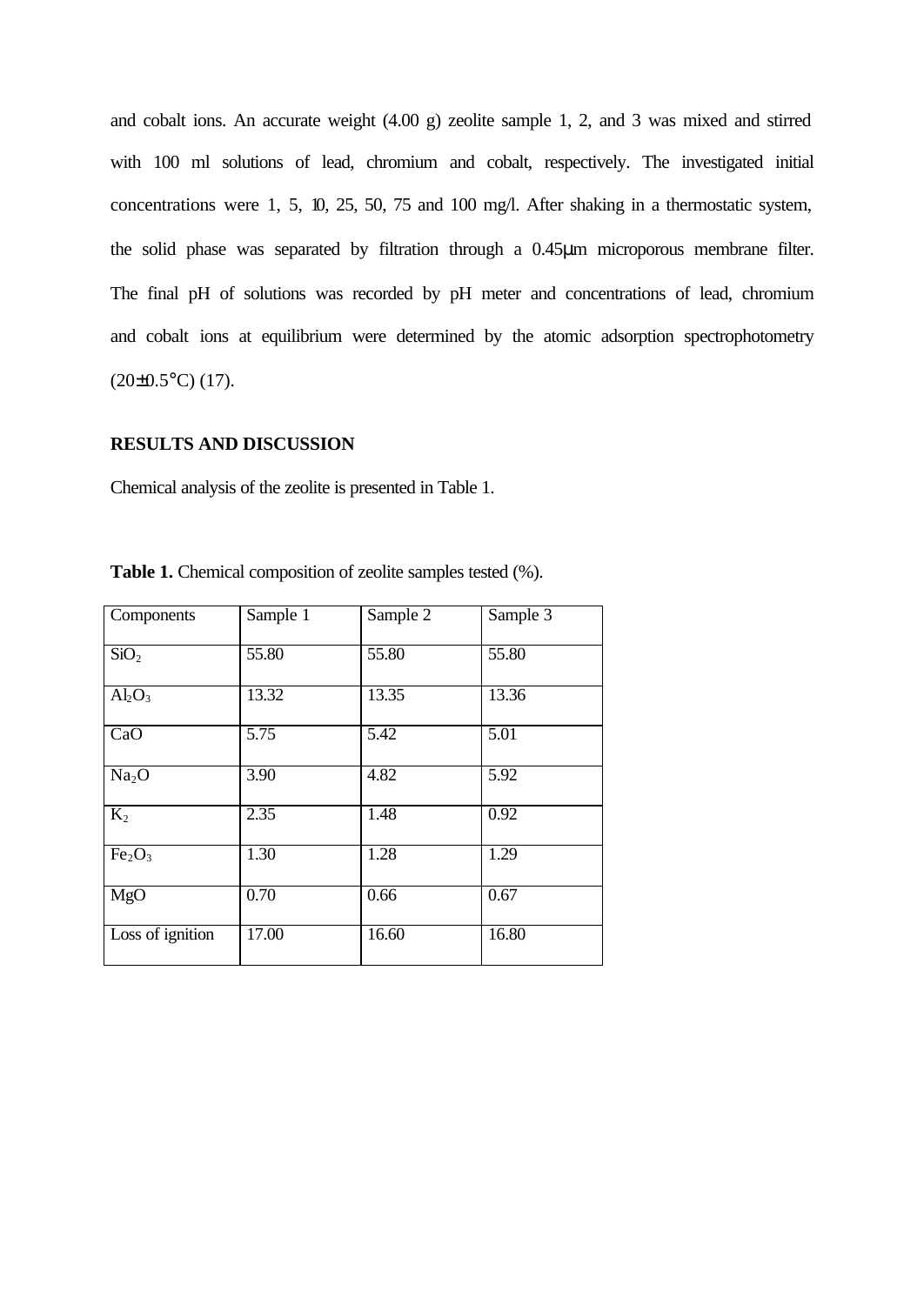The lead, chromium and cobalt metal ions removal efficiencies for tested zeolite samples are shown in Figs. 1, 2, and 3. Respectively, 16.8, 19.73, 18.71 mg/g  $Co^{+2}$ , 17.86, 19.99, 19.74 mg/g  $Cr^{4}$  and 10.31, 21.51, 23.53 mg/g Pb<sup>+2</sup> were taken up by 4.00 g zeolite



Fig.1.  $Cr^{+6}$  ion removal efficiency by zeolite samples as a function of initial concentration; m(zeolite): 0.40 g; V (solution): 100 ml.

sample 1, 2 and 3. It was clear that, for treated zeolite samples, lead and chromium was more selectively removed than cobalt. The pH value of chromium, lead and cobalt solutions was increased from 4.5. This significantly increased pH value during the experiments was due to the simultaneous uptake of hydrogen ions by zeolite samples and hydrolysis of zeolites.

The removal efficiencies of Pb(II) by the untreated zeolite (S1) are lower than that of the treated zeolite.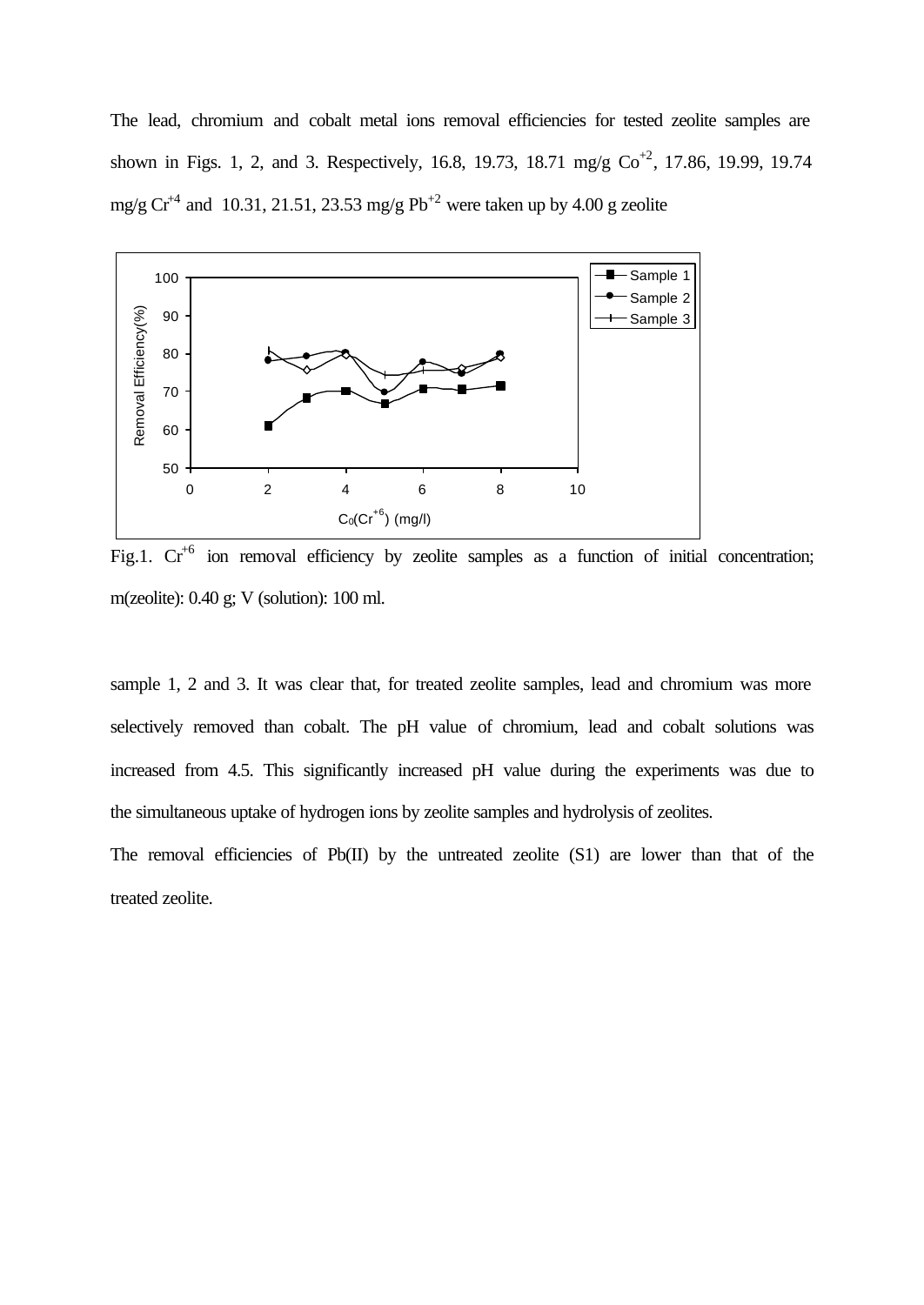

Fig.2.  $Co^{+2}$  ion removal efficiency by zeolite samples as a function of initial concentration; m(zeolite): 0.40 g; V (solution): 100 ml.



Fig.3. Pb<sup>+2</sup> ion removal efficiency by zeolite samples as a function of initial concentration; m(zeolite): 0.40 g; V(solution): 100 ml.

These results indicate that the order of efficiency is as follows: S2>S3>S1 for Co(II) and Pb(II) and S3>S2>S1 for Cr(VI). At cobalt concentration less than 10 mg/l, removal efficiencies of about 94.8% were achieved by all zeolite samples. At higher cobalt concentrations, the removal efficiency decreased to a value of between 67,13 and 90% for all zeolite samples1, 2 and 3 (Fig. 3). In contrast, at higher concentration for  $Cr(VI)$  and  $Pb(II)$ ,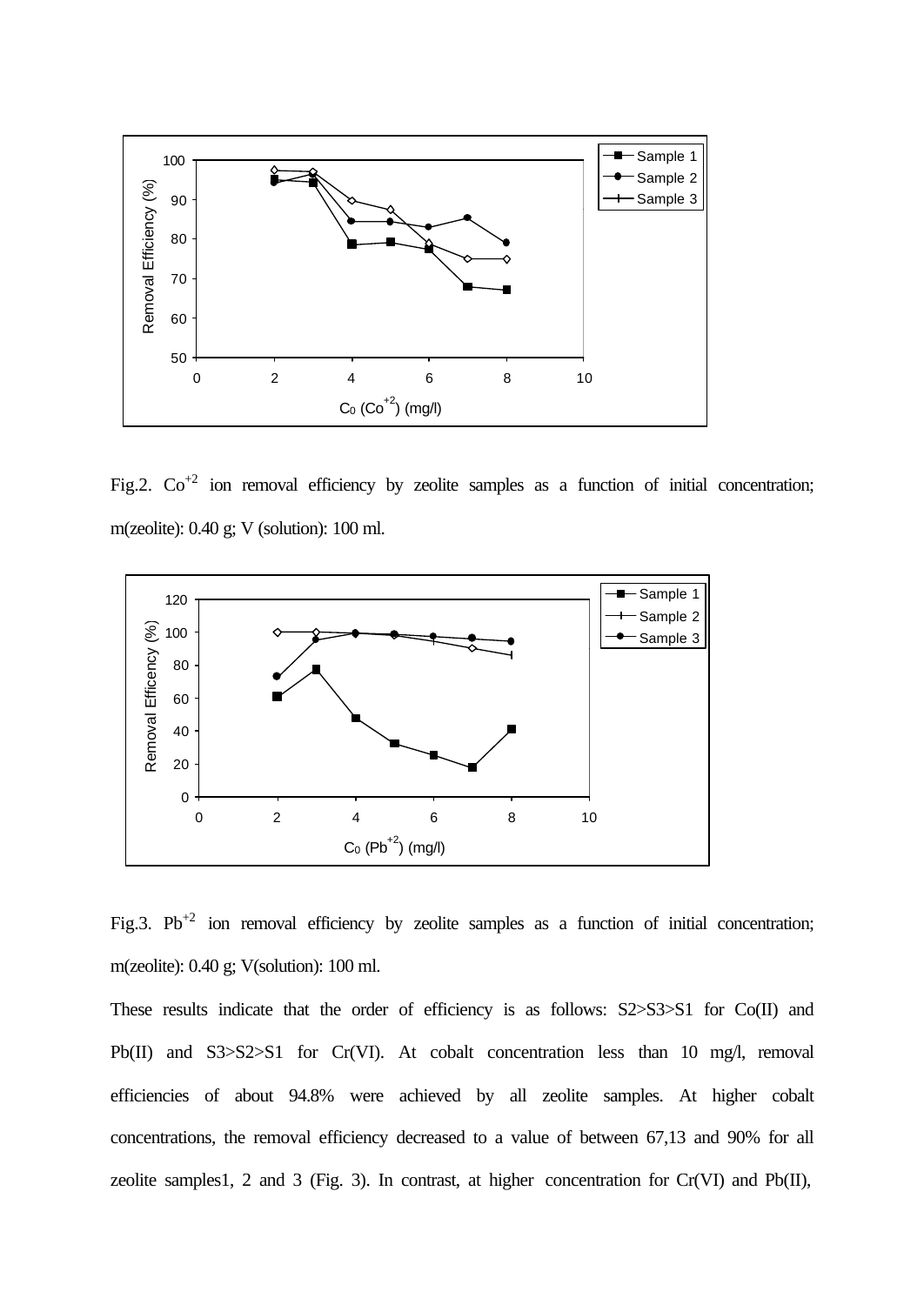the removal efficiencies by all samples were increased. However, it was also clear that for all the zeolite samples tested lead was more selectively removed than cobalt.

The rate constant of adsorption pore diffusion and mass transfer coefficient of metal ions were determined using equation of Lagergren and Weber and Morris (18), respectively which are as follows.

For rate constant of adsorption;

$$
\log(q_e - q) = \log q_e - \frac{K}{2.3}t
$$

For rate constant of pore diffusion;

 $\sim 0.5$ 0 *K t C*  $\frac{C_t}{C} = K't^{0.5}$  where t; time(min), q; amount of metal ion adsorbed at time, t(mgg<sup>-1</sup>), q<sub>e</sub>; amount of metal ion adsorbed at equilibrium  $(mgg^{-1})$ ,  $C_0$ ; initial concentration of metal ion (mgl<sup>-1</sup>),  $C_t$ ; concentration of metal ion a time, t (mgg<sup>-1</sup>), K; rate constant of adsorption (min<sup>-1</sup>). A straight line plot of log  $(q_e-q)$  vs t (Figs. 4, 5 and 6) suggests the applicability of Lagergren equation, however, the plot of  $C_t$  /  $C_0$  vs  $t^{0.5}$  (Figs. 7, 8, 9), although linear for a wide range of contact period, do not pass through the origin, indicating that the pore diffusion is not the only rate controlling step (18).



Fig. 4 Kinetics of Co(II) adsorption using by Lagergren plot.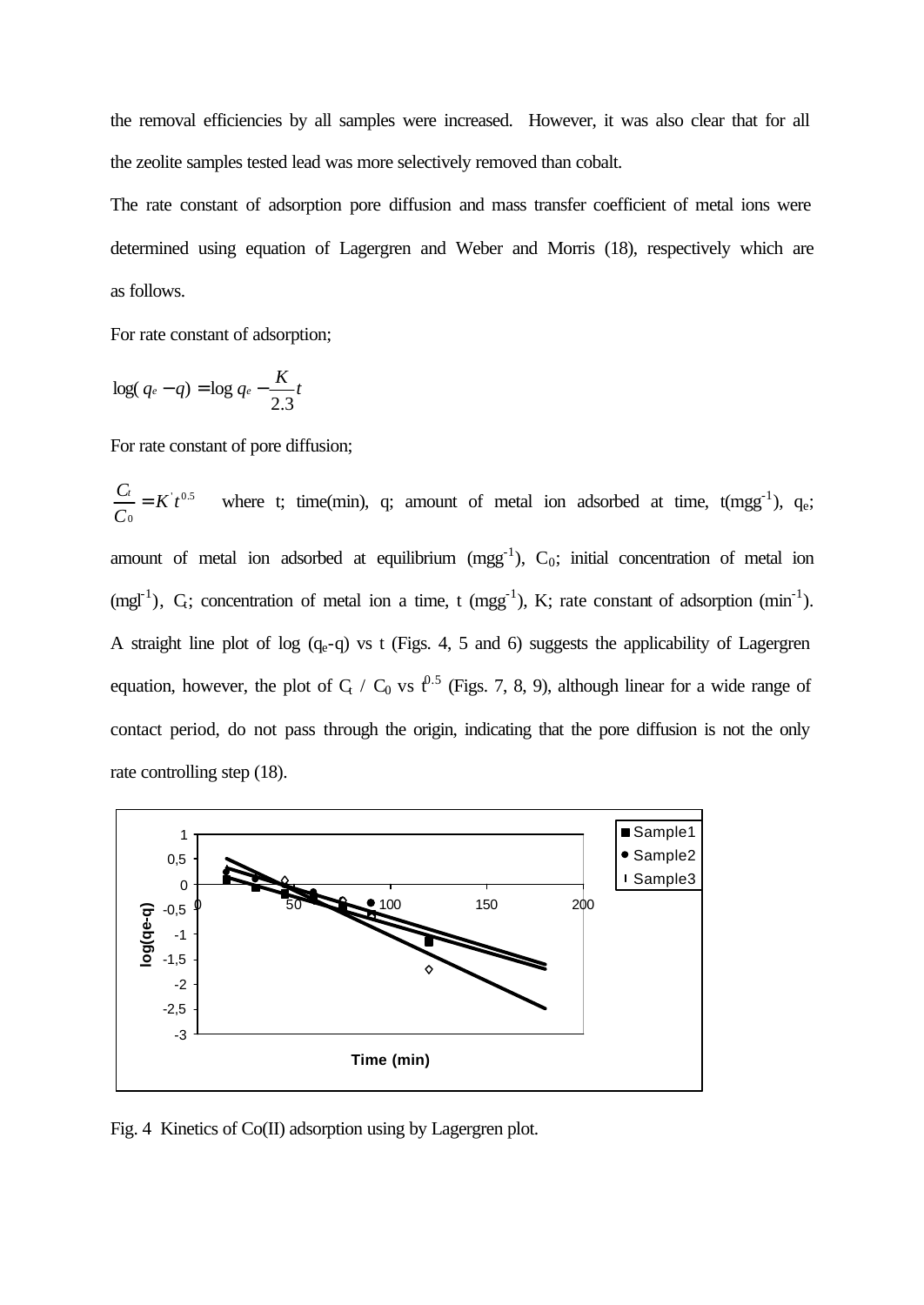

Fig. 5. Kinetics of Pb(II) adsorption using by Lagergren plot.



Fig. 6. Kinetics of Cr(VI) adsorption using by Lagergren plot.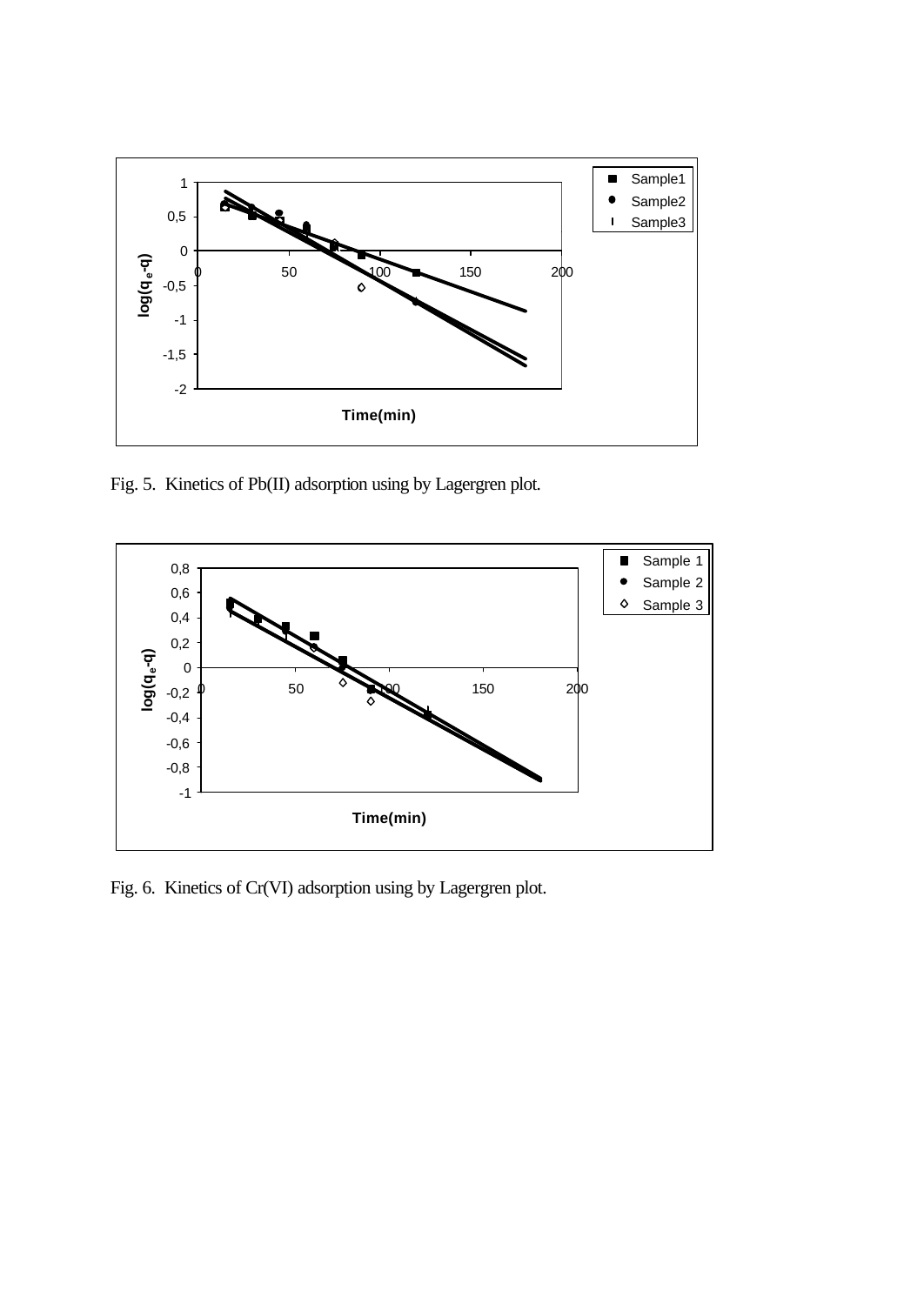

Fig. 7. Kinetics of Co(II) adsorption using by Weber et al.



Fig. 8. Kinetics of Pb(II) adsorption using by Weber et al.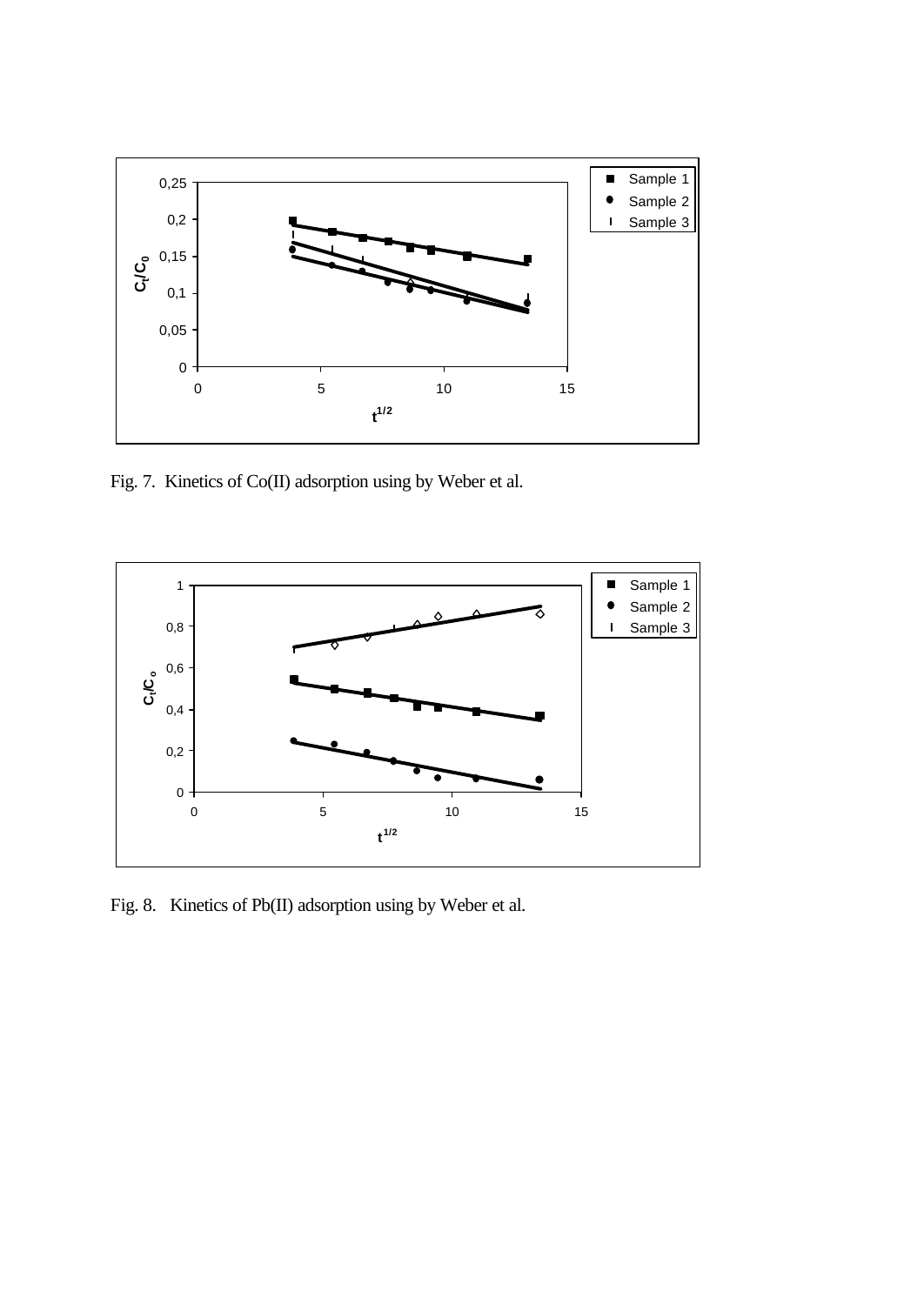

Fig. 9. Kinetics of Cr(VI) adsorption using by Weber et al.

The rate constant of adsorption and pore diffusion were calculated from the slopes of the respective plots and given in Table 2.

**Table 2.** The rate constants of adsorption and pore diffusion of heavy metals.

|                      | Co(II)                                                          |                |                | Pb(II)         |                | Cr(VI)         |                                              |                |                  |
|----------------------|-----------------------------------------------------------------|----------------|----------------|----------------|----------------|----------------|----------------------------------------------|----------------|------------------|
|                      | S <sub>1</sub>                                                  | S <sub>2</sub> | S <sub>3</sub> | S <sub>1</sub> | S <sub>2</sub> | S <sub>3</sub> | S <sub>1</sub>                               | S <sub>2</sub> | S <sub>3</sub>   |
| K(min <sub>1</sub> ] | 0,01114                                                         | 0,01170        | 0,01809        | 0,0093         |                |                | $ 0,01524 0,01408 0,008766 0,01000 0,008282$ |                |                  |
|                      |                                                                 |                |                |                |                |                |                                              |                |                  |
| $K'$ (min            | $0,0054871$   0,007860   0,009519   0,01890   0,02361   0,02057 |                |                |                |                |                | 0,01453                                      |                | 0,01347 0,012588 |
| 1/2                  |                                                                 |                |                |                |                |                |                                              |                |                  |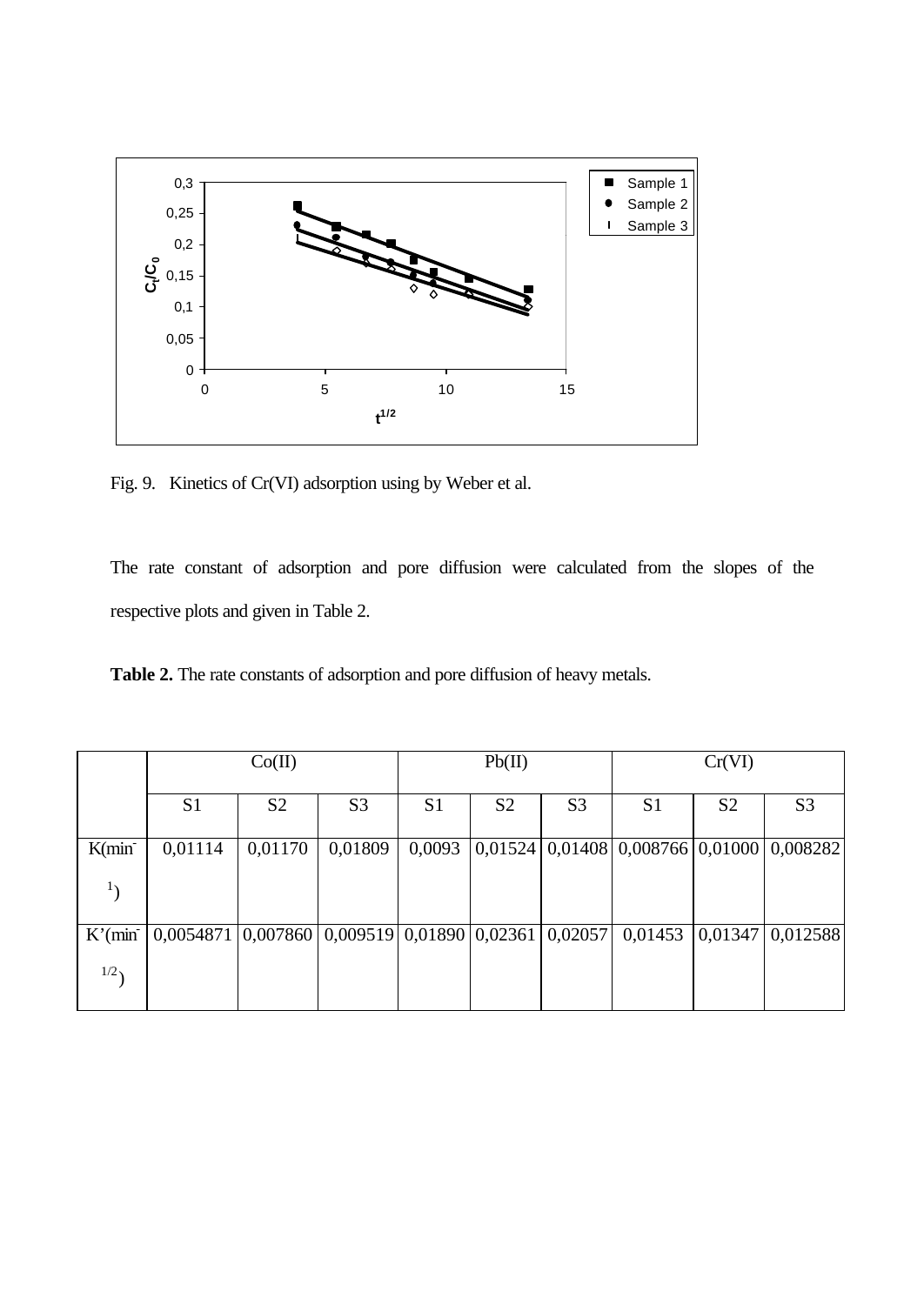## **CONCLUSION**

At lead and cobalt concentrations less than  $4 \text{ mgl}^{-1}$  removal efficiency was between 80-100% using the untreated zeolites. At the same time concentration of chromium, removal efficiency was above of 70%. It was clear that the lead and cobalt ions were more selectively removed than chromium with the untreated zeolite. But the removal of lead ion is very fast and that finally 92% upon the initial concentration in solution by using the treated zeolite. The initial rate of removal increases with increases in the initial cadmium concentration level. However, the ultimate removal rate remains more or less the same. At lower concentrations, i.e., concentrations equal to 2.0 mg/l or less, rate is lower than the initial concentration except of the S2 zeolite. This shows that the removal of metal ion is highly concentration dependent. It may be noted from the figure that the equilibrium is established in 60 min and the period of equilibration is concentration independent. The removal of Pb(II) and Co(II) by the treated zeolites increases from 70 to 100%. The rate is not affected by the treatment of zeolite for Cr(VI).